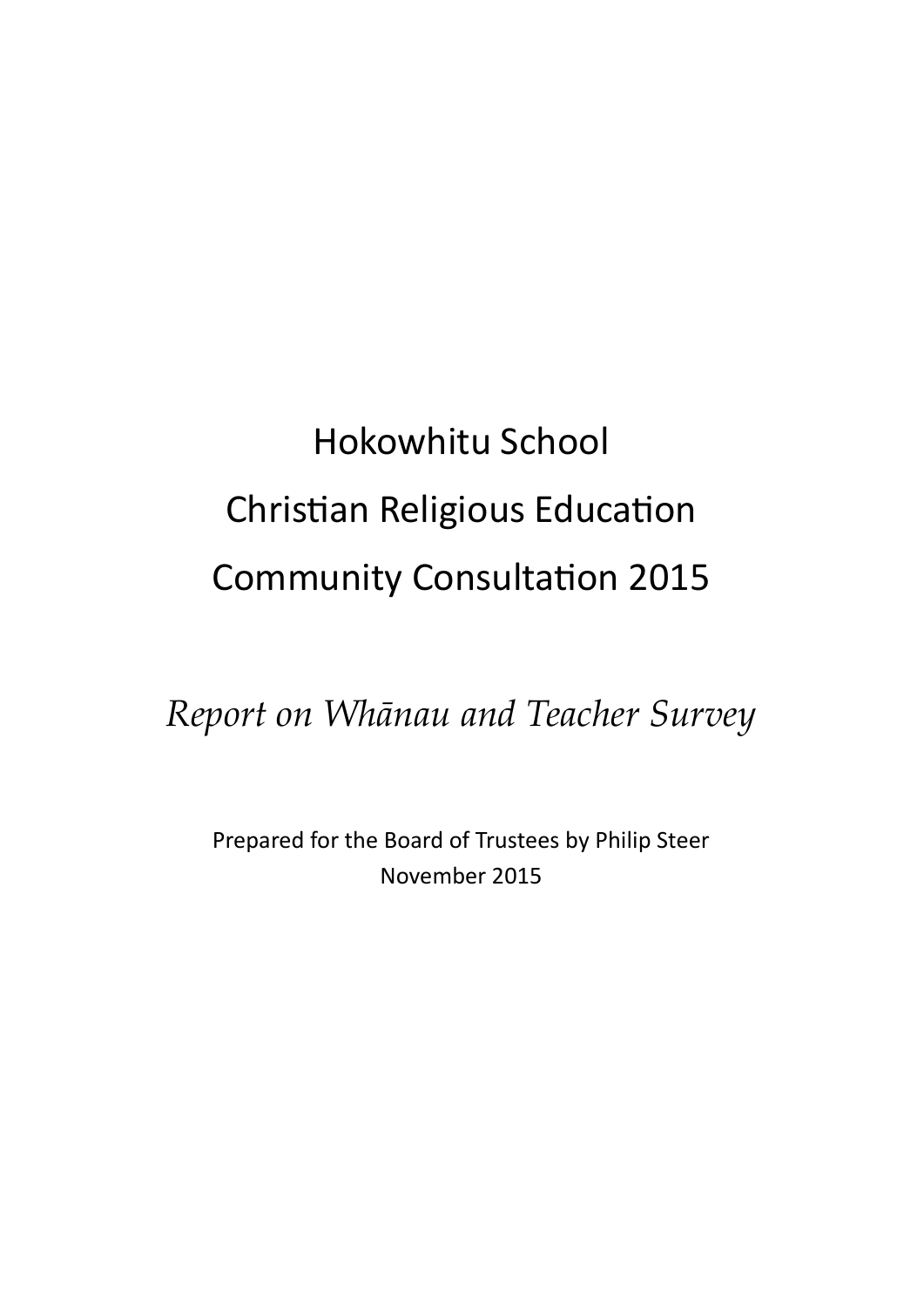## **Survey Overview**

- In October 2015, the Board of Trustees received a request from the Churches Education Commission (CEC) to offer Christian Religious Education (CRE) in 2016. In accordance with its CRE procedures, the Board of Trustees has undertaken a community consultation exercise to help inform its decision-making process.
- A copy of the survey was distributed to every family on Friday 6 November, and anonymous responses were collected via Google Forms and through the paper form until Friday 20 November. An anonymous staff survey was also undertaken during this time.
- The whānau survey asked respondents to rank three statements on a five point scale from "Strongly Agree" to "Strongly Disagree":
	- *1. I/we believe that CRE is an appropriate form of education to be offered at Hokowhitu School.*
	- *2. I/we are comfortable with Hokowhitu School being closed for 30 minutes per week to offer CRE.*
	- *3. I/we are satisfied that Hokowhitu School offers sufficiently clear and accessible means of opting out of CRE*

Questions were developed by the Board's Community and Projects Portfolio holder, Philip Steer, and the Principal, Lin Dixon. The first two questions were repeated from the previous year's survey. Last year, a third question asked whānau about the perceived equivalence of CRE and the alternative values programme. This year, a different third question was used to help gauge the effectiveness of the opt-out provisions specified in the CRE procedures.

- The staff survey asked respondents to rank four questions on a five point scale from "Strongly Agree" to "Strongly Disagree":
	- *1. Is CRE an appropriate form of education to be offered at Hokowhitu School?*
	- *2. Does the development and offering of STRIVE lessons (the CRE alternative programme) constitute an appropriate use of staff time?*
	- *3. Does the requirement to sit in on CRE lessons constitute an appropriate use of staff time?*
	- *4. Is stopping teaching to offer CRE for 30 minutes per week having a negative impact on the classroom environment?*

Questions were developed by the Board's Community and Projects Portfolio holder, Philip Steer, and the Principal, Lin Dixon.

## **Participation**

- Whānau submitted 28 responses via the electronic form, and 48 responses via paper copy. Staff submitted 13 responses.
- The whānau participation rate has increased since last year's survey, but still remains low at between 1/4 and 1/3 of possible respondents. The staff participation rate was much higher, at around 3/4 of eligible respondents.
- One respondent using the online form submitted three identical responses. Only one of these results has been used in all calculations.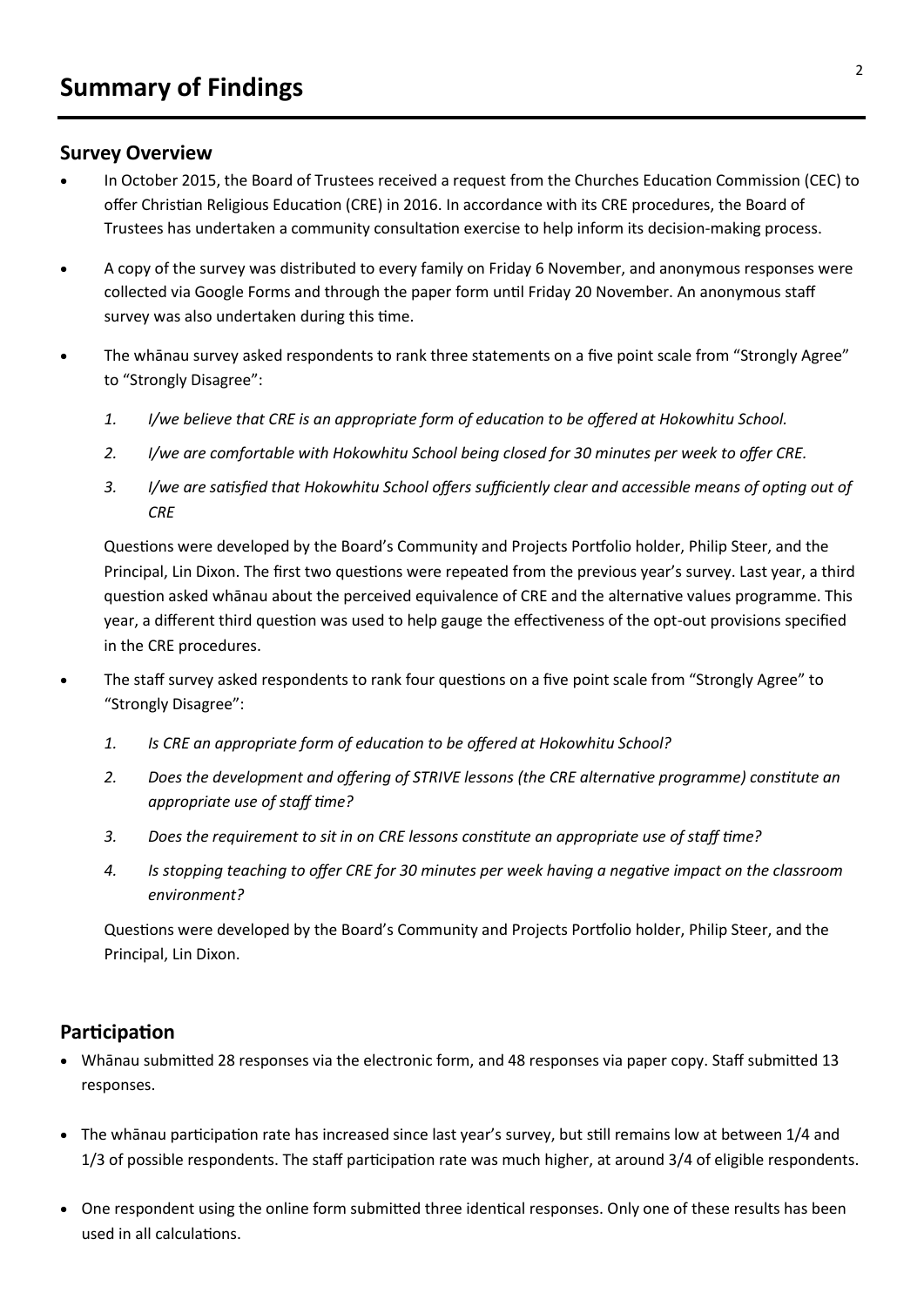## **Whānau Survey Findings**

- A significant majority of respondents (59%) were in some form of agreement that it was appropriate to continue to offer CRE. This was a slight reduction from last year's result, but broadly in line with it. The number of respondents in some form of disagreement has virtually doubled since last year, however, and now represents 1/4 of respondents (25%).
- A similar majority of respondents (59%) was also in some form of agreement that it was appropriate to close the school for 30 minutes per week to offer CRE. Again, this was a slight reduction from last year, while remaining broadly in line with it. The number of respondents in some form of disagreement has again virtually doubled since last year, to more than 1/4 of respondents (28%).
- A comparable number of respondents were in some form of agreement with the suitability of the school's opt-out procedures (63%), as were those in disagreement with their clarity and accessibility (29%).

## **Staff Survey Findings**

- Almost half of respondents (6) were neutral about the appropriateness of offering CRE, while there were significantly more staff in agreement with its appropriateness (5) than in disagreement with it (2).
- A similar number of staff (5) were neutral about the use of staff time in developing CRE alternative lessons, just as a similar number were in agreement with its appropriateness (6) and in disagreement with it (2).
- A majority of staff (7) disagreed that attending CRE lessons was an appropriate use of their time, and approximately half this number were neutral on the subject (3) or agreed that it was appropriate (3).
- Opinions were more mixed on the impact of CRE lessons on the classroom environment. Almost half of respondents disagreed that the impact was negative (6), while slightly fewer agreed that the impact was negative (4). The smallest number were neutral (3). *It is possible that the wording of this statement as a negative could have caused some confusion about what was being agreed or disagreed with, and it should probably be reworded if used in future surveys.*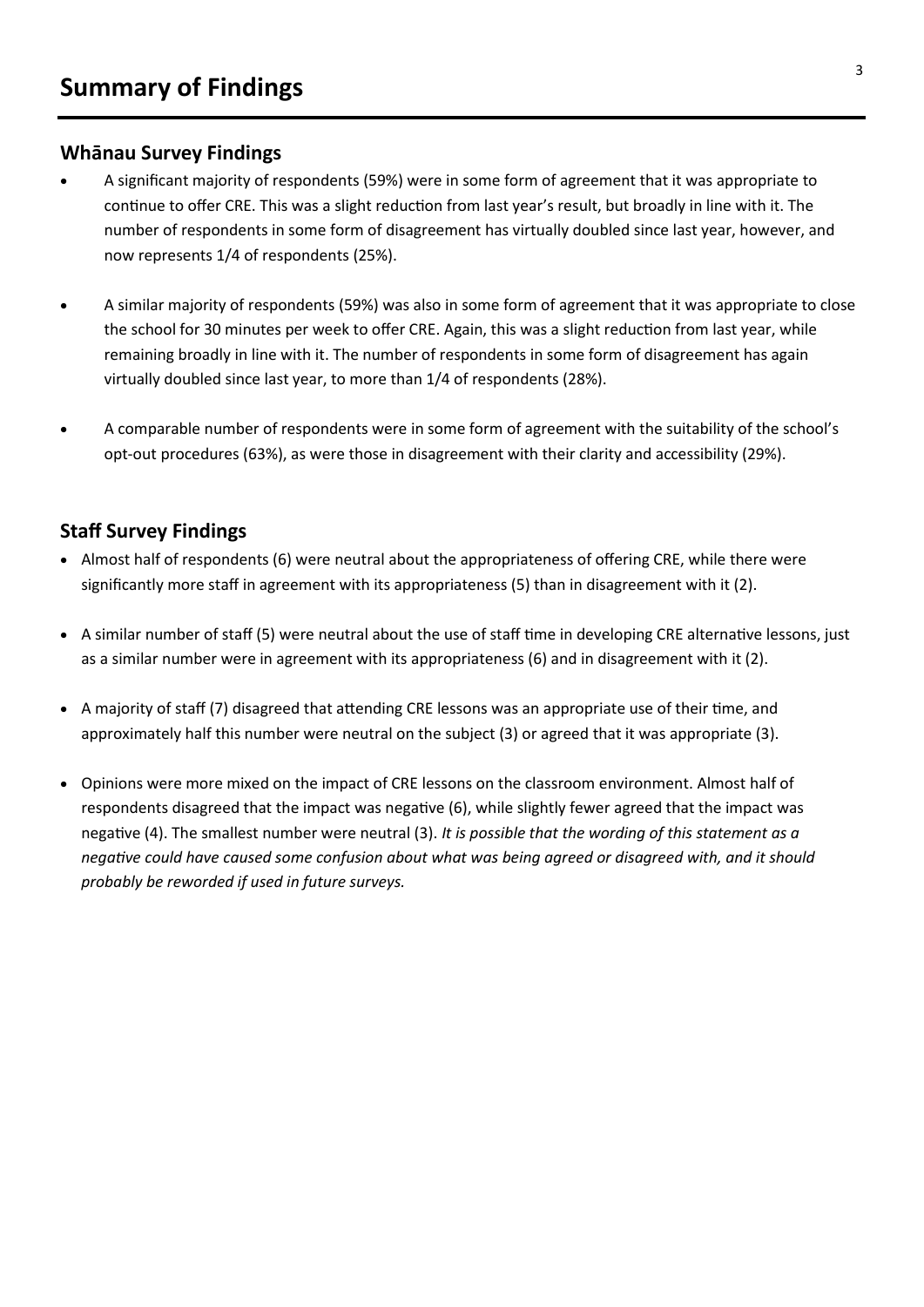| <b>Whānau Rate of Response</b>                   |                 |                 |
|--------------------------------------------------|-----------------|-----------------|
|                                                  | 2015            | 2014            |
| Number of family responses:                      | 76 (of 293)     | 57              |
| Number of children included in family responses: | 104 (of 372)    | 72 (of 353)     |
| Response rate:                                   | 26% of families | 20% of students |
|                                                  | 28% of students |                 |

| <b>Teacher Rate of Response</b> |            |  |
|---------------------------------|------------|--|
|                                 | 2015       |  |
| Number of teacher responses:    | 13 (of 18) |  |
| Response rate:                  | 72%        |  |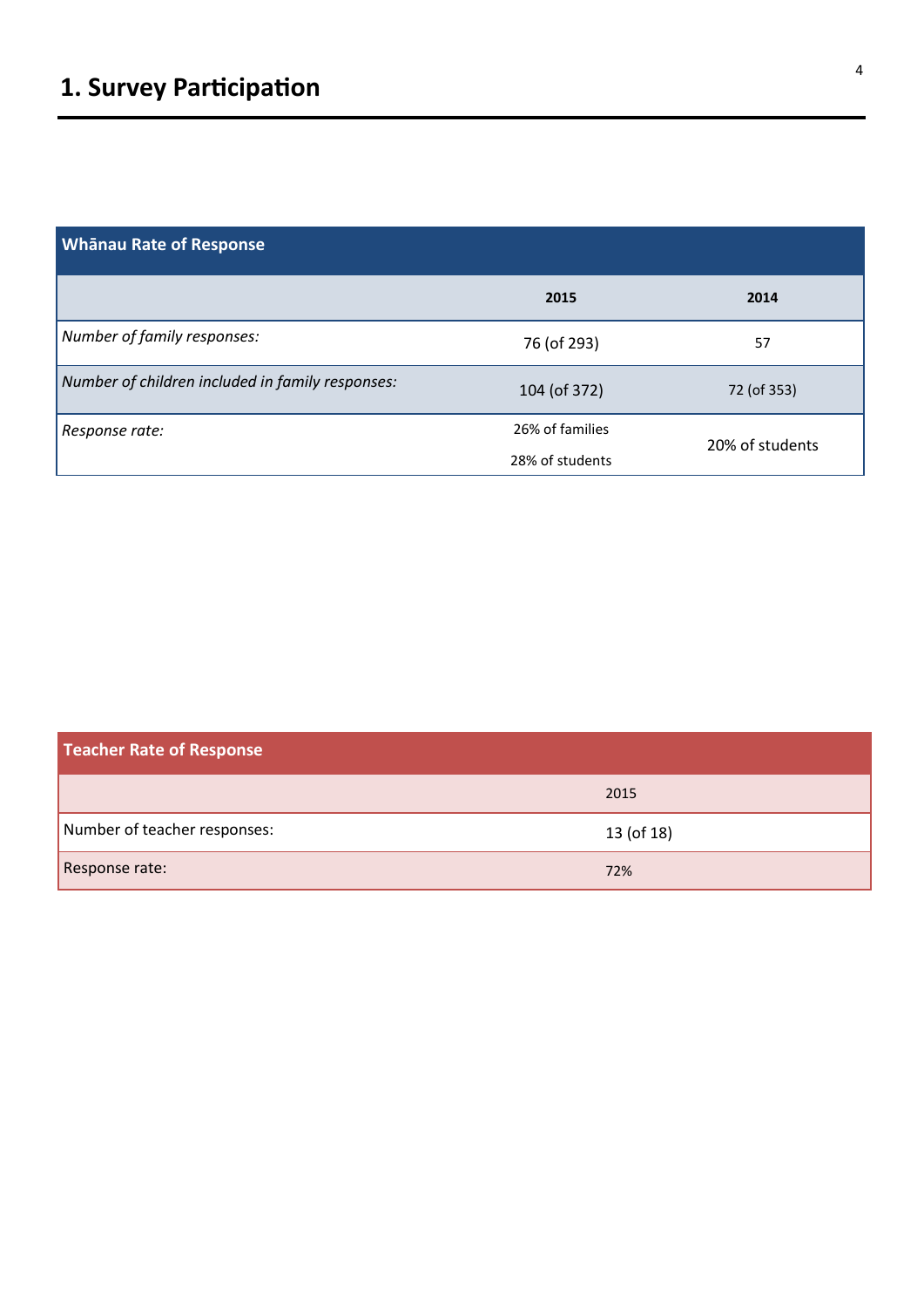#### **Whānau**

*1. I/we believe that CRE is an appropriate form of education to be offered at Hokowhitu School*





#### **Teachers**

*1. Is CRE an appropriate form of education to be offered at Hokowhitu School?*

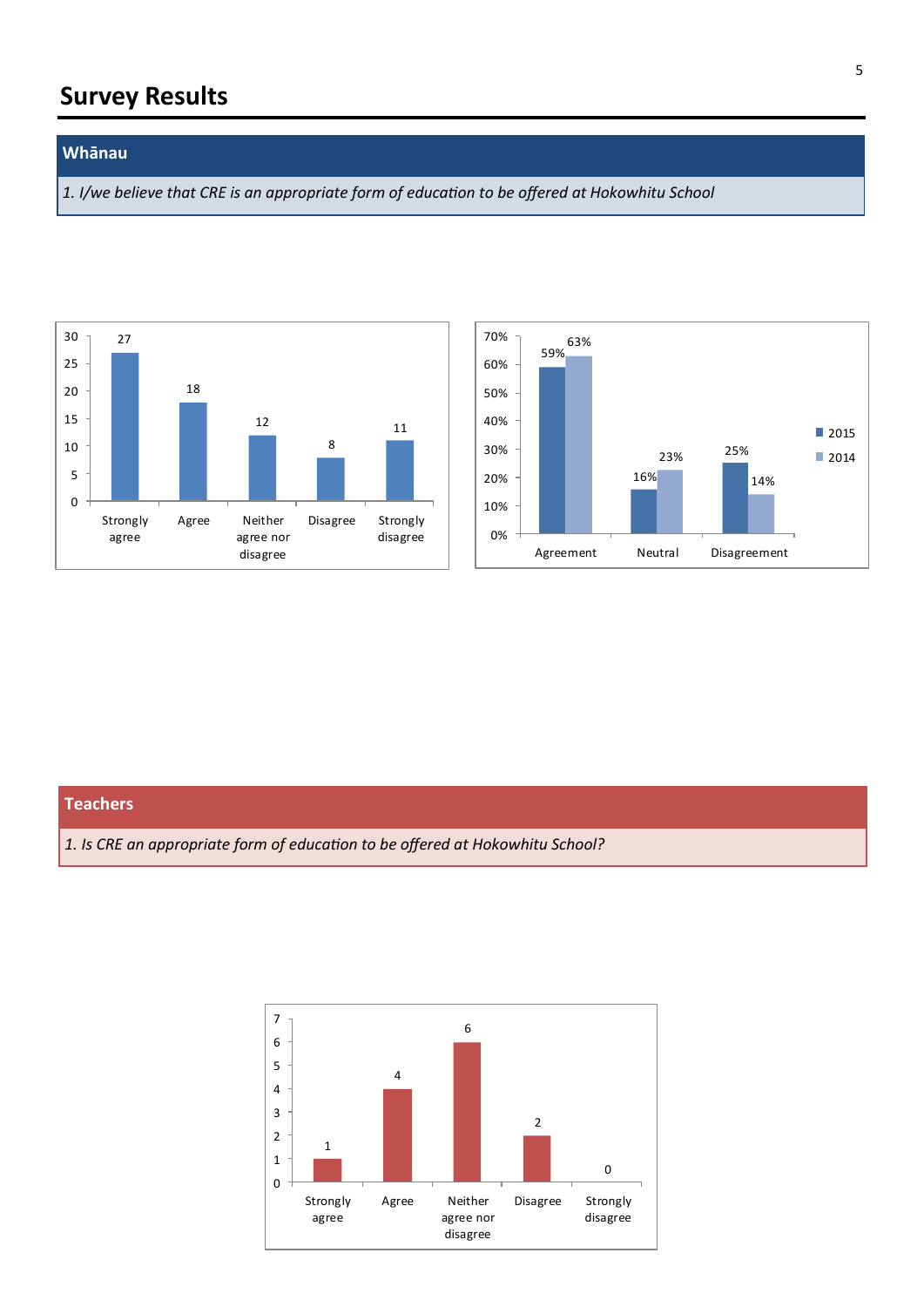#### **Whānau**

*2. I/we are comfortable with Hokowhitu School being closed for 30 minutes per week to offer CRE*





#### **Whānau**

*3. I/we are satisfied that Hokowhitu School offers sufficiently clear and accessible means of opting out of CRE*



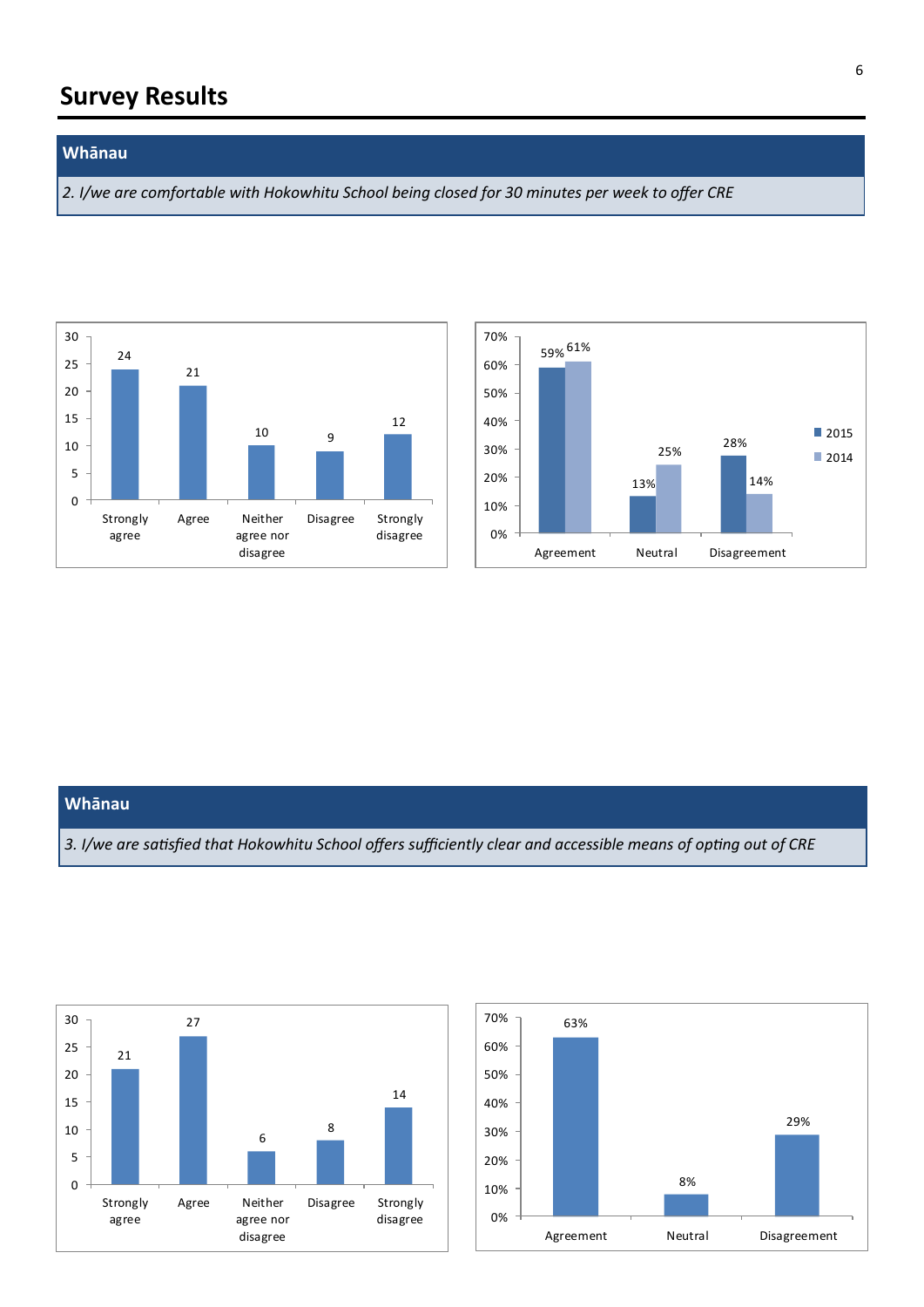### **Staff**

*2. Does the development and offering of STRIVE lessons (the CRE alternative programme) constitute an appropriate use of staff time?*



#### **Staff**

*3. Does the requirement to sit in on CRE lessons constitute an appropriate use of staff time?*